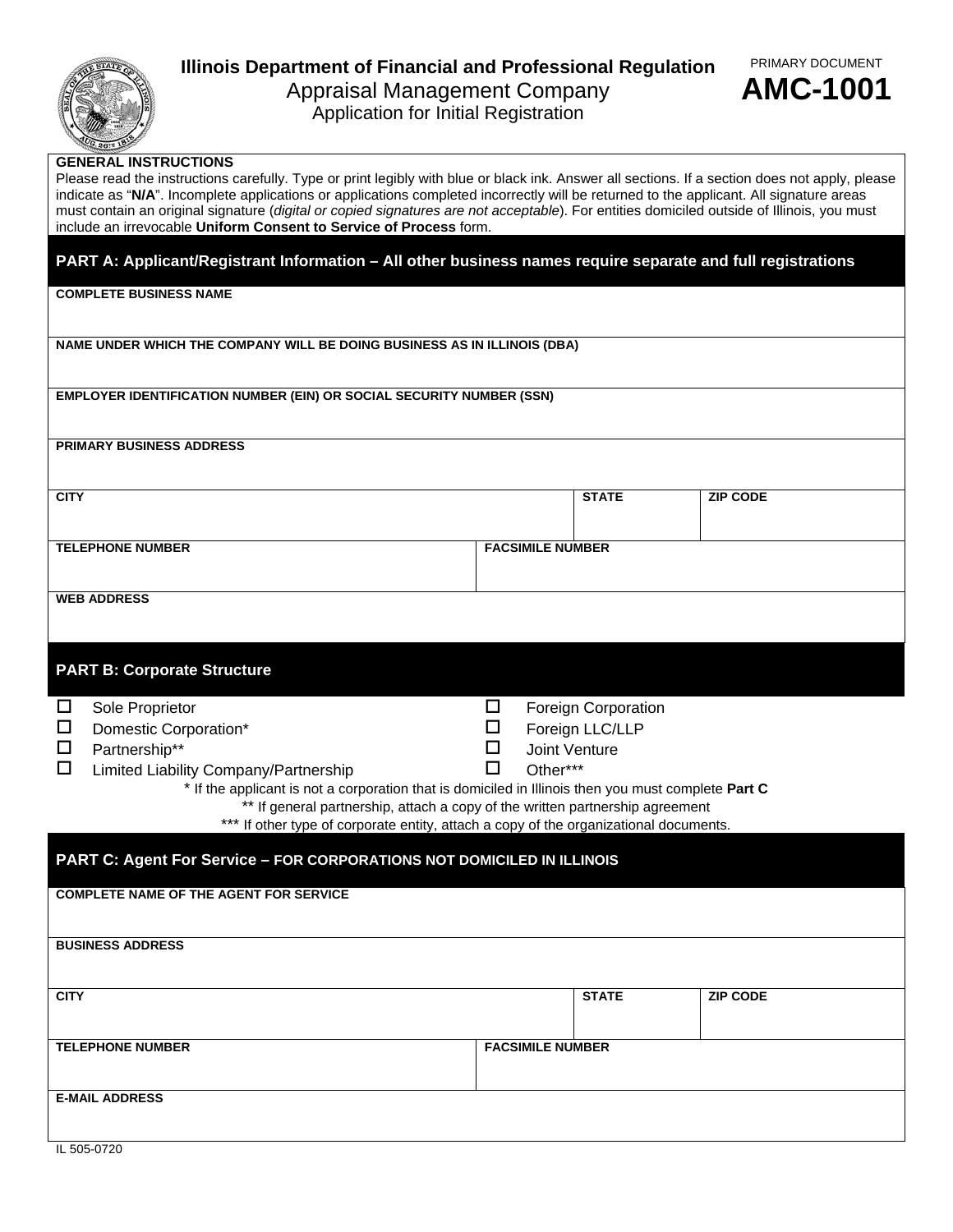| PART D: Person or Business Entity That Has Ownership of 10% or more of the Applicant Business Entity<br>If you need to add more individuals or entities, you must copy this page. |                         |                                      |                 |            |
|-----------------------------------------------------------------------------------------------------------------------------------------------------------------------------------|-------------------------|--------------------------------------|-----------------|------------|
| <b>COMPLETE NAME or BUSINESS NAME</b>                                                                                                                                             |                         |                                      |                 |            |
| <b>ADDRESS</b>                                                                                                                                                                    |                         |                                      |                 |            |
| <b>CITY</b>                                                                                                                                                                       |                         | <b>STATE</b>                         | <b>ZIP CODE</b> |            |
| <b>TELEPHONE NUMBER</b>                                                                                                                                                           | <b>FACSIMILE NUMBER</b> |                                      |                 |            |
| <b>E-MAIL ADDRESS</b>                                                                                                                                                             |                         |                                      |                 |            |
| PERCENT OF OWNERSHIP                                                                                                                                                              |                         | <b>CERTIFIED ILLINOIS APPRAISER:</b> | $\Box$ NO       | $\Box$ YES |
| <b>COMPLETE NAME or BUSINESS NAME</b>                                                                                                                                             |                         |                                      |                 |            |
| <b>ADDRESS</b>                                                                                                                                                                    |                         |                                      |                 |            |
| <b>CITY</b>                                                                                                                                                                       |                         | <b>STATE</b>                         | <b>ZIP CODE</b> |            |
| <b>TELEPHONE NUMBER</b>                                                                                                                                                           | <b>FACSIMILE NUMBER</b> |                                      |                 |            |
| <b>E-MAIL ADDRESS</b>                                                                                                                                                             |                         |                                      |                 |            |
| PERCENT OF OWNERSHIP                                                                                                                                                              |                         | <b>CERTIFIED ILLINOIS APPRAISER:</b> | $\Box$ NO       | $\Box$ YES |
| <b>COMPLETE NAME or BUSINESS NAME</b>                                                                                                                                             |                         |                                      |                 |            |
| <b>ADDRESS</b>                                                                                                                                                                    |                         |                                      |                 |            |
| <b>CITY</b>                                                                                                                                                                       |                         | <b>STATE</b>                         | <b>ZIP CODE</b> |            |
| <b>TELEPHONE NUMBER</b>                                                                                                                                                           | <b>FACSIMILE NUMBER</b> |                                      |                 |            |
| <b>E-MAIL ADDRESS</b>                                                                                                                                                             |                         |                                      |                 |            |
| PERCENT OF OWNERSHIP                                                                                                                                                              |                         | <b>CERTIFIED ILLINOIS APPRAISER:</b> | $\Box$ NO       | $\Box$ YES |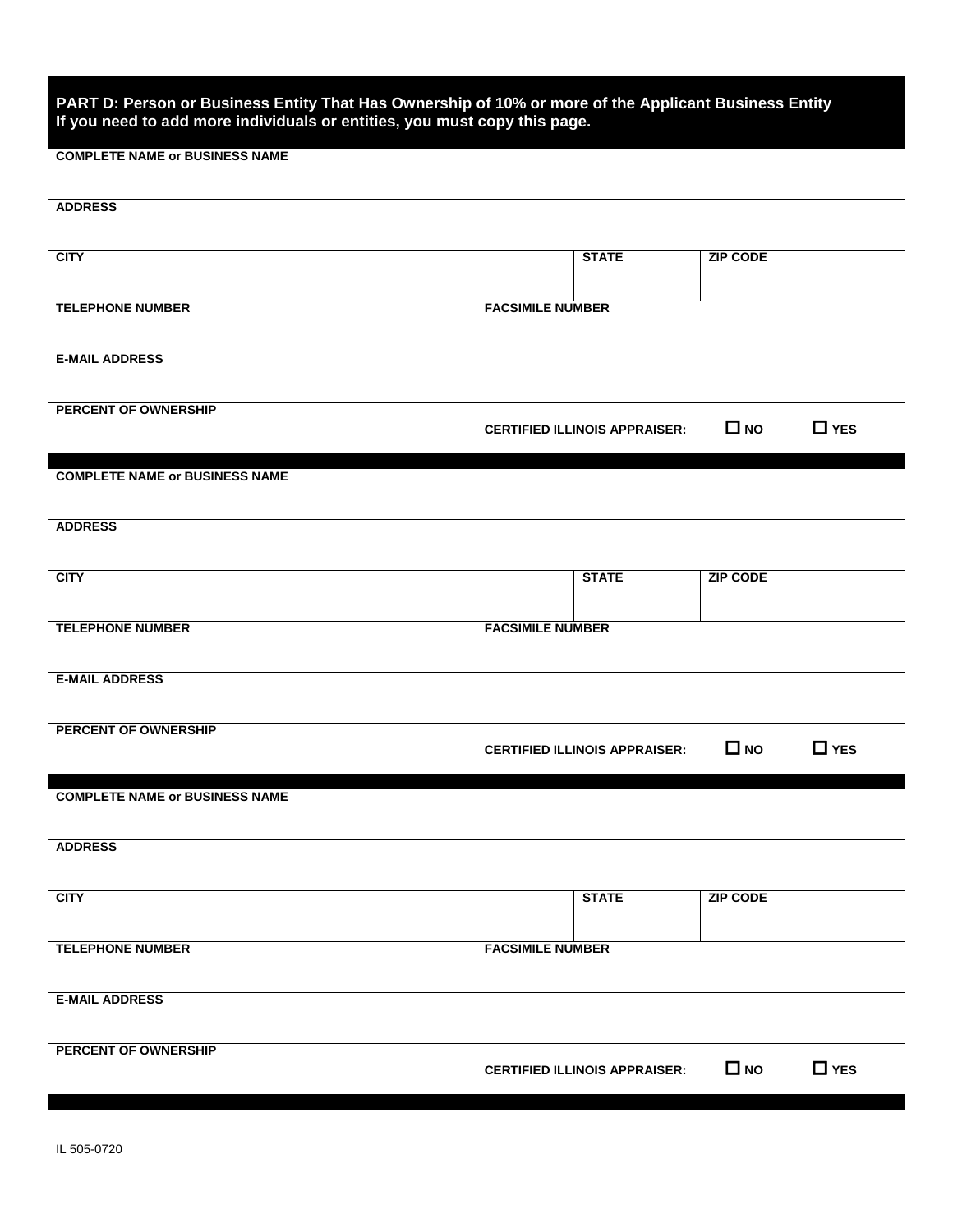| PART E: DESIGNATED CONTROLLING PERSON - Any individual registrant who operates as a sole<br>proprietorship shall be considered a designated controlling person.<br>Only one DESIGNATED CONTROLLING PERSON per appraisal management company is permitted.                                                                                                                                                                                                                                                                                       |                         |              |                 |            |           |
|------------------------------------------------------------------------------------------------------------------------------------------------------------------------------------------------------------------------------------------------------------------------------------------------------------------------------------------------------------------------------------------------------------------------------------------------------------------------------------------------------------------------------------------------|-------------------------|--------------|-----------------|------------|-----------|
| <b>COMPLETE NAME</b>                                                                                                                                                                                                                                                                                                                                                                                                                                                                                                                           |                         |              |                 |            |           |
| <b>ADDRESS</b>                                                                                                                                                                                                                                                                                                                                                                                                                                                                                                                                 |                         |              |                 |            |           |
| <b>CITY</b>                                                                                                                                                                                                                                                                                                                                                                                                                                                                                                                                    |                         | <b>STATE</b> | <b>ZIP CODE</b> |            |           |
| <b>TELEPHONE NUMBER</b>                                                                                                                                                                                                                                                                                                                                                                                                                                                                                                                        | <b>FACSIMILE NUMBER</b> |              |                 |            |           |
| <b>E-MAIL ADDRESS</b>                                                                                                                                                                                                                                                                                                                                                                                                                                                                                                                          |                         |              |                 |            |           |
| PART F: DESIGNATED CONTROLLING PERSON - HISTORY                                                                                                                                                                                                                                                                                                                                                                                                                                                                                                |                         |              |                 | <b>YES</b> | <b>NO</b> |
| 1. Have you been convicted of any criminal offense in any state or federal court (other than<br>minor traffic violations)? If yes, submit documentation for each conviction that includes an<br>official copy of the court docket, which shows the offense, the final disposition inclusive of the<br>sentence, a statement from the probation/parole officer if probation was served and that all<br>conditions of the sentence have been met. Submit a brief statement indication what you have<br>been doing since your conviction/release. |                         |              | П               |            |           |
| 2. Have you been denied a professional license or permit; or privilege of taking an examination;<br>or had a professional license, certification, or permit disciplined in any way by any licensing<br>authority? This includes disbarment. If yes, submit a copy of the denial letter and/or statement<br>of discipline.                                                                                                                                                                                                                      |                         |              |                 | $\Box$     |           |
| Have you ever been discharged other than honorably from the armed services or terminated<br>3.<br>from a unit of local government, county, state or federal position? If yes, submit a DD-214 if<br>discharged other than honorably from the armed forces; submit all documentation regarding<br>public employment termination.                                                                                                                                                                                                                |                         |              | $\Box$          |            |           |
| 4. Are you delinquent on a student loan, state taxes, or child support payments? If yes, submit a<br>statement concerning your arrearage and an official document from the appropriate agency,<br>the Illinois Student Assistance Commission, the Illinois Department of Revenue, or the Illinois<br>Dept. of Healthcare and Family Services, concerning your arrearage and your payment<br>agreement.                                                                                                                                         |                         |              | $\Box$          |            |           |
| <b>PART G: Fee</b>                                                                                                                                                                                                                                                                                                                                                                                                                                                                                                                             |                         |              |                 |            |           |

The non-refundable **initial** application fee is **\$2,500.00**. Payment must be made with a certified check, cashier's check or money order made payable to:

> **Illinois Department of Financial and Professional Regulation 320 West Washington Street 3rd Floor Springfield, Illinois 62786**